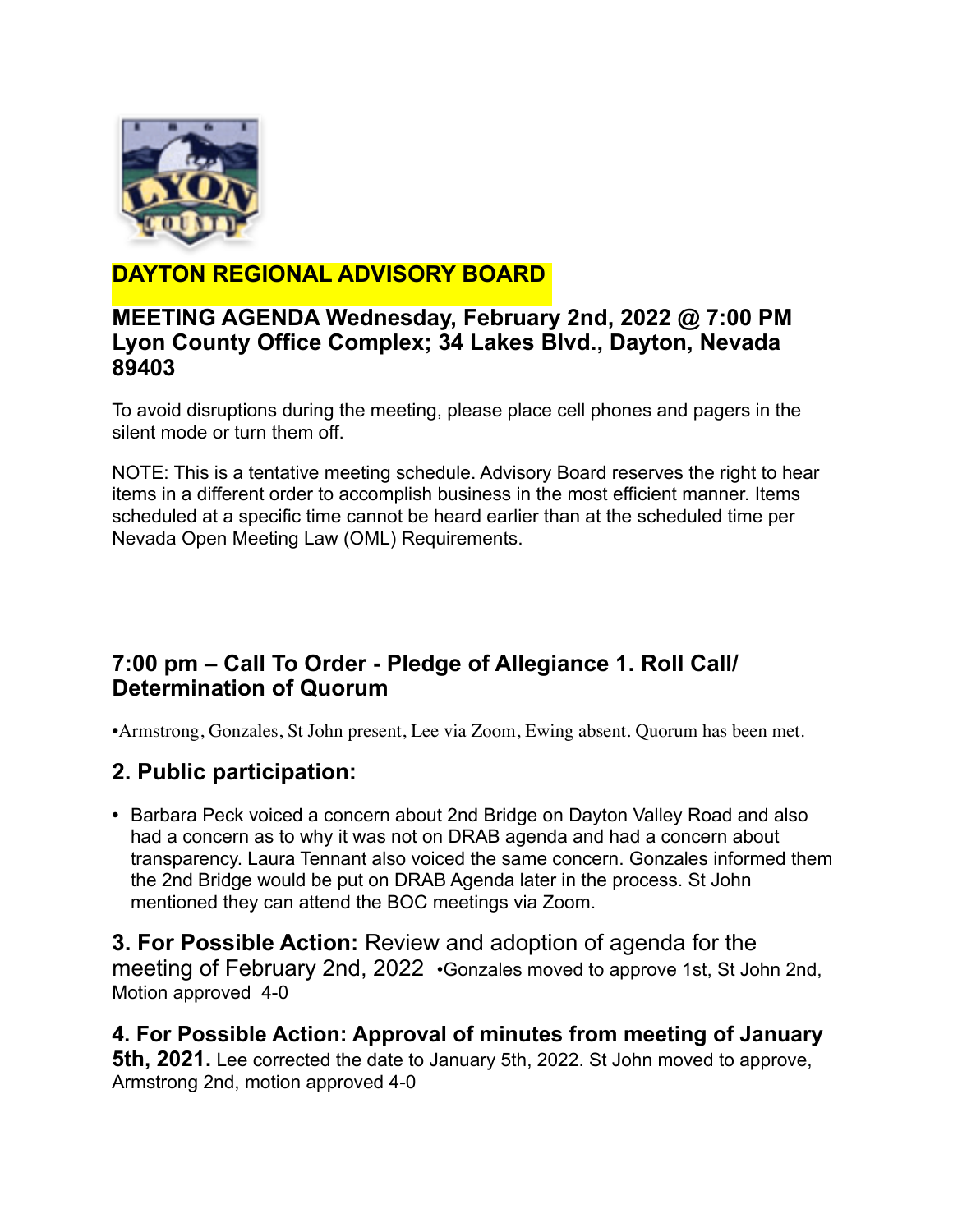#### **5. Special Presentation: Chamber of Commerce – Helaine Morres**

**•** Sutro Tunnel will be a boom for tourism, Golf tournament June 3rd, McDonalds and Ace Hardware will open soon. Legacy Airbase Museum will be coming to Dayton. Dayton Valley Days is being taken over by The Chamber, and various other events. No questions were asked by public. Gonzales asked where playground was going, and he was informed it will be in the front of the building.

### **• 6.Reports by County Staff and Community Organizations**

- **•** Commissioners Report: •Commissioner Henderson- 2nd Bridge will not be decided tomorrow and there will be opportunity for citizens at a later date, also mentioned Federal funding. A policy will be made on naming parks. County will enact a probation of Cannabis lounges.
- Sheriffs Report: Officer Pope-Horse fencing going in on Hwy 50, no horse accidents. Hwy 50 experiencing accidents. Crime is being driven be theft of catalytic converters. Usual amount of domestic issues.
- **•** Historical Society of Dayton Valley: Laura Tennant mentioned walking tours and Museum will open 1st weekend in March.
- **• 7. For Possible Action: PLZ-2021-116/River Ranch Merger & Resubdivision/Tentative Subdivision Map APNs: 016-022019; 016-022-31; 016-022-32**
- **•** Karen Downs presented for Manhard. Zoning is RR1, 1 minimum acre lots & no proposal to change zoning. Project location, size of parcels are 1 to 2 acre lots of custom homes. Number of parcels is 49 of the 3 parcels will be developed. 62.8 acres total of the improved project. 2 spaces parking per unit. All set backs are met, the rear set backs are 20 feet and are compatible.
- **•** Board St John voiced concern with having septic in a flood zone. Lee asked if the builds are custom, and if there is a progression to the build out, and was told yes on both questions.
- **•** Public comment Laura Tennant asked about public water, and roadways ingress & egress and asked if the vacant land will be developed later, and was told it wasn't. There was no traffic study per county as the low estimated traffic count did not require traffic study. •John Cassinelli asked if there will be storm drains and was told the project will have their own storm drains.
- **•** Lee moved that the DRAB moves for recommendation of approval because the tentative subdivision map reflects the Low Density Residential development pattern as shown on the 2010 Comprehensive Master Plan's land use plan for Dayton and is consistent with the Rural Character District, identified in the Master Plan. The project